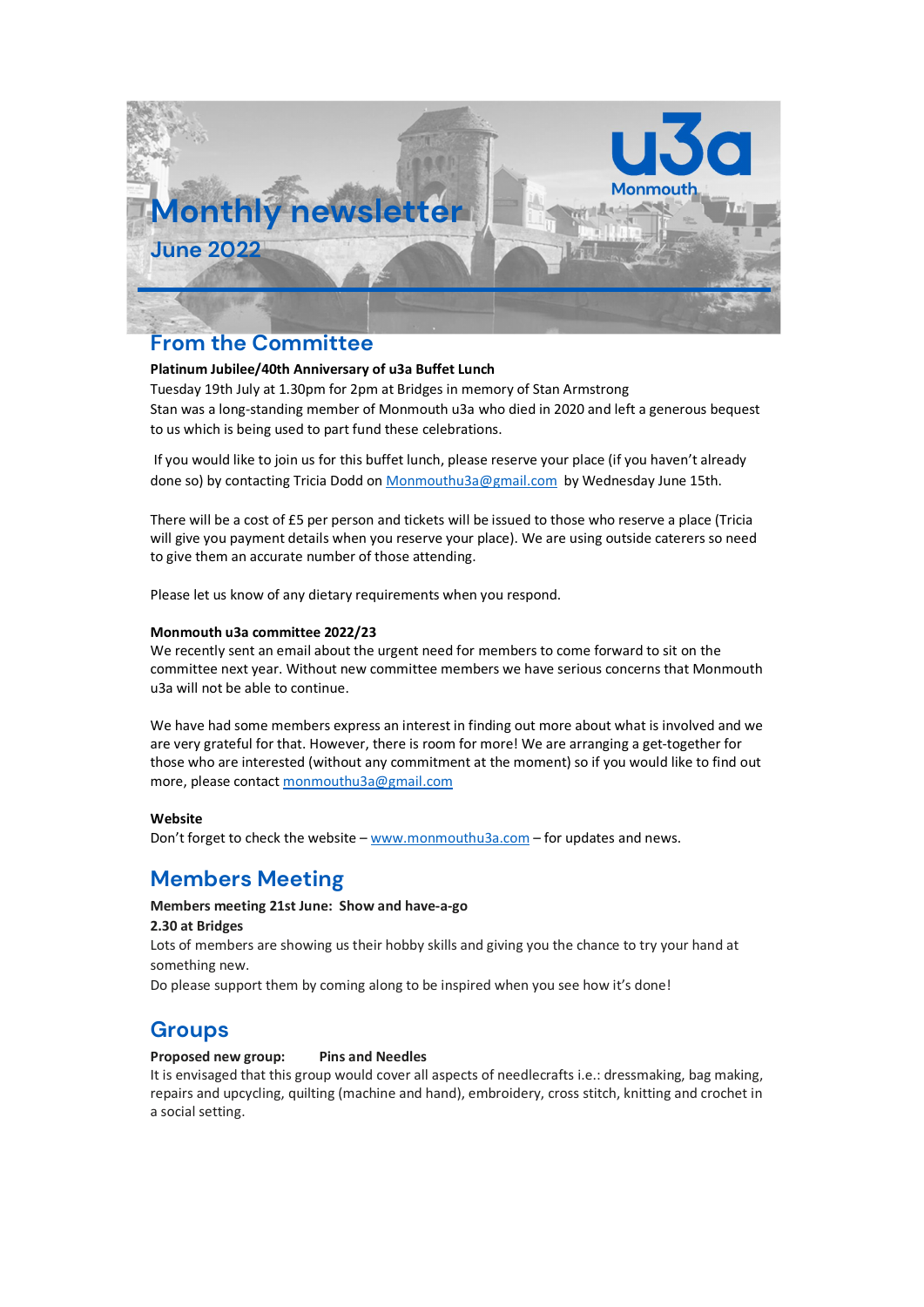Bring your own sewing machine and any project you like. Help and inspiration is on hand for all needlecrafts.

First meeting: July 4<sup>th</sup> (i.e. the first Monday of the month) 2-4 pm at Rockfield Hall, off Cornwallis Way.

All levels of experience are welcome. £3 per session payable quarterly

Please contact Mary Ross if you are interested on orwelsh@icloud.com

### **Science and Technology: Tuesday 14 June at 2.30pm in the BRIDGES CENTRE**

A seasonal tour of the night sky by Jim Bell

From the simple movement of the planets around the Sun, to the immense scale of the Universe and the possibilities of life outside of our planet, space has always fascinated and enthralled us. Although science underpins what we understand about space today, it is still the stories that we tell about space and stars that capture the imagination and show us who we are.

Jim has been working as a planetarium presenter and science communicator for the last 15 years, and currently uses his mobile planetarium as part of star safaris in the Forest of Dean. Join him for a look into the night sky and a deeper dive into the myths behind the constellations.

#### **Country dancing**

This group enjoyed its first meeting and invites you to join in this fun form of social exercise. Meets 3rd Monday 2-4 pm in the ballroom at Bridges. Contact Christine chrisanndavey@tiscali.co.uk

#### **Badminton**

This new group is also benefiting from social exercise on Tuesdays 5-6pm at Monmouth leisure centre. Contact Daniel (hennessy3108@gmail.com)

#### **Walking with dogs**

This new group is enjoying socialising and exercising in the fresh air! Contact Mel (mellyhughes4@gmail.com)

#### **U3A Cinema Group**

## **Tuesday, 14th June 2022 at 10.30am: Doors open 10.00am**

**NB: Entrance has increased to £6.50 (cash only).** This includes raffle to win free entry to a future U3A film. All films are shown with sub-titles.

#### *SOMETIMES, ALWAYS, NEVER*

UK-2018: Running Time: 1hr 31mins: Certification 12A

There's a beguiling Englishness to this elegant, offbeat comedy-drama, terrifically written by Frank Cottrell-Boyce and directed by feature debutant Carl Hunter. It has a wonderful syncopation in its rhythm and narrative surprises. The film positively twinkles with insouciance, and is performed with aplomb, particularly by Bill Nighy, who brings a droll sprightliness and deadpan wit to the lead part, but shows how these mannerisms mask emotional pain.

Alan (Bill Nighy), a retired Merseyside tailor, a formidable and quietly intelligent man, who has retreated into his habits and eccentricities to shield himself from the cares of the world. He has spent years searching tirelessly for his missing son Michael, who stormed out over a game of